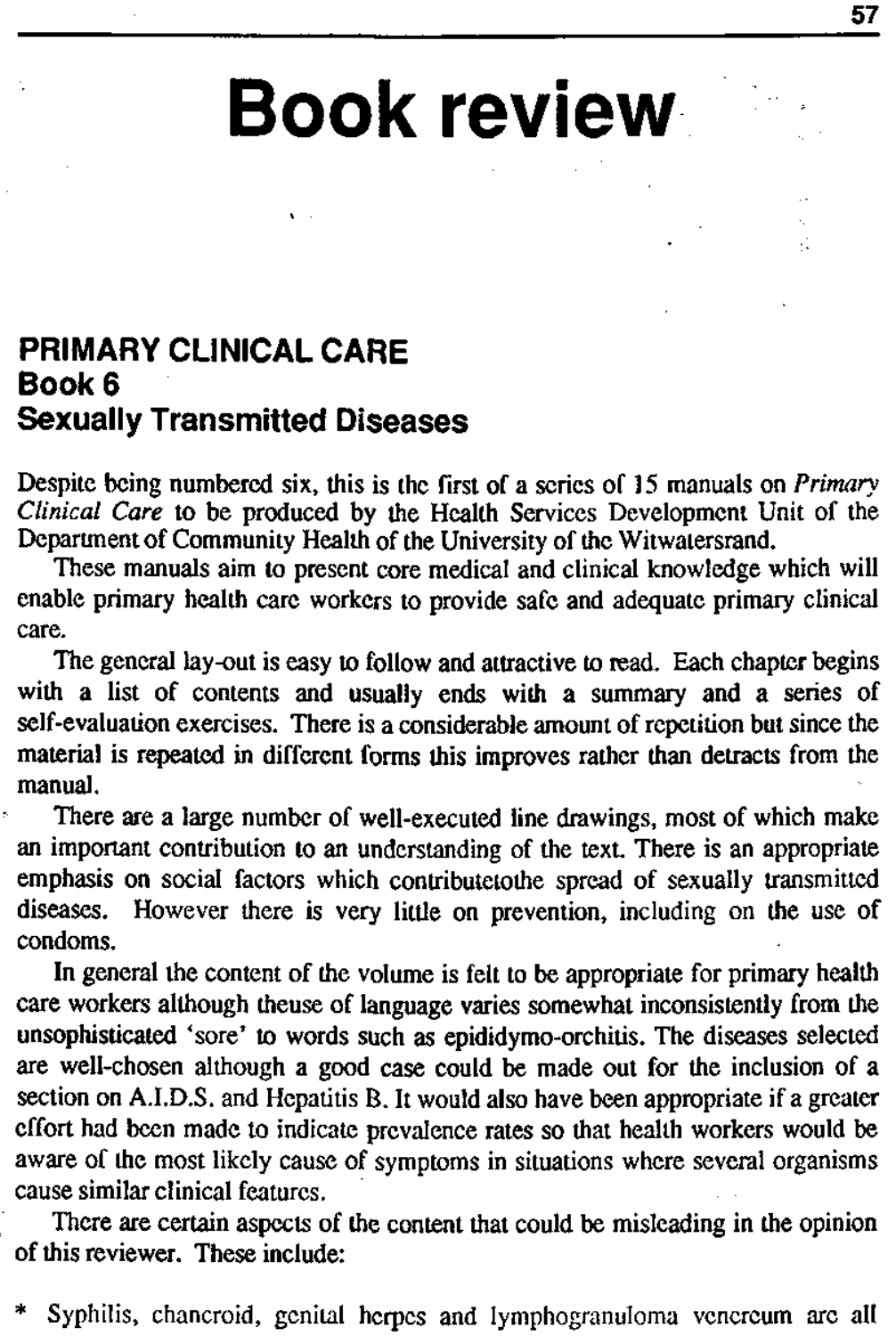stated to be common causes of genital sores. Lymphogranuloma venereum and syphilis are a very uncommon cause of genital sores in women whereas chancroid probably occurs more frequently than all the otters added together.

- Blood transfusion is listed as a cause of syphilis but this must be exceedingly rare. The possibility of the transmission of trichomonas vaginalis and gonorrhoea through the use of shared towels in the impoverished conditions in which many women live is not mentioned.
- Gonorrhoea, non gonoccal urethritis, trichomonas vaginalis and candidiasis are all stated to be common causes of discharge, from the vagina or penis but the latter two rarely, if ever, lead to penile discharge. Symptomatic vaginal discharge due to trichomonal infection is so much commoner than the others as to demand special mention lest the readers assume all these are of equal prevalence.
- The nature of the ulcer in primary syphilis is described in classical terms (single, painless) whereas it is just as likely to be multiple as it is to be single, and just as likely to be painful as it is to be painless. The most useful diagnostic feature for a chancre is the presence of associated inguinal lymph nodes which are firm, discrete and enlarged. This is not the lymphadenopathy illustrated in the text.
- Condylomata lata associated with secondary syphilis are described in the illustrations as common in axillary and inguinal sites but are very rare except in the perineal region.
- The rash in secondary syphilis is described as non-itching whereas in fact it may itch. The very useful diagnostic feature of a rash affecting palms and soles is omitted.

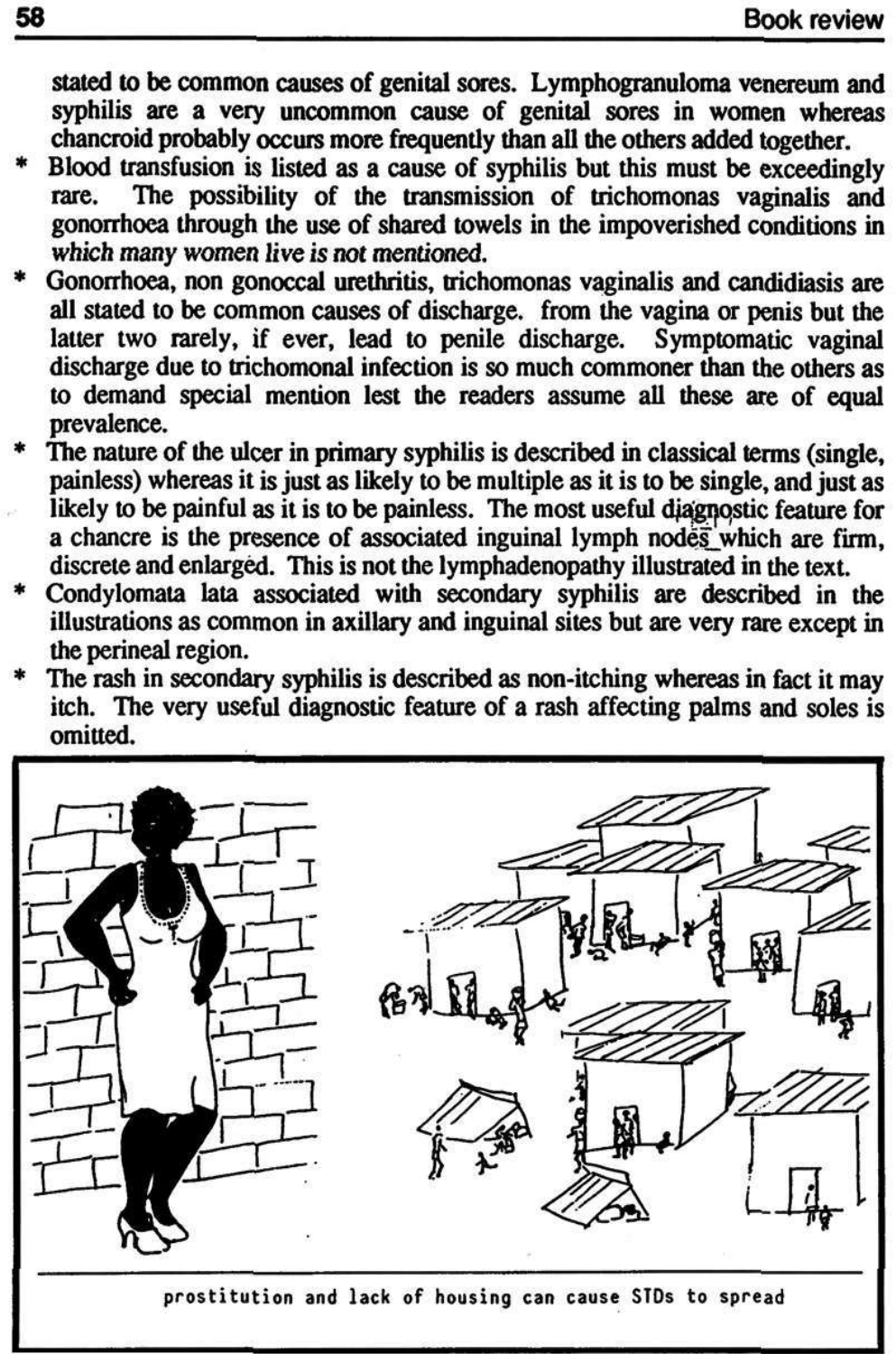

- The value of a repeat test for syphilis in late pregnancy is omitted. It is important to stress that congenital syphilis is a preventable disease.
- The regime prescribed for the treatment of syphilis is benzathine penicillin 2.4 megal units or tetracycline. This is satisfactory for those who have had the disease for less than one year and who are not pregnant. However the majority of pregnant women with syphilis are diagnosed because of positive serology and there is no indication as to how long the disease has been present. In this case it is essential to treat the patient for at least three weeks. Tetracycline should not be used.
- The illustrations of chancroid and syphilis ulcers are virtually identical. Inguinal
- lymphadenopathy rarely occurs with chancroid in women.
- The diagram illustrating herpes is misleading in that the lesions often do not occur in clusters.
- Evidence for the value of Acyclovir ointment in the treatment of genital herpes is tenuous. Therapy more appropriate for the primary care situation is probably local antisepsis to reduce the risk of secondary infection.
- \* Cold sores are not usually considered amongst sexually transmitted diseases and would be better omitted.
- \* A regime of treatment lasting from 14-21 days is advised for lymphogranuloma venereum. In a text of this nature it would be better to be dogmatic about the exact length of time the treatment is to be given.
- \* The fact that more than half of the women with gonorrhoea arc symptomless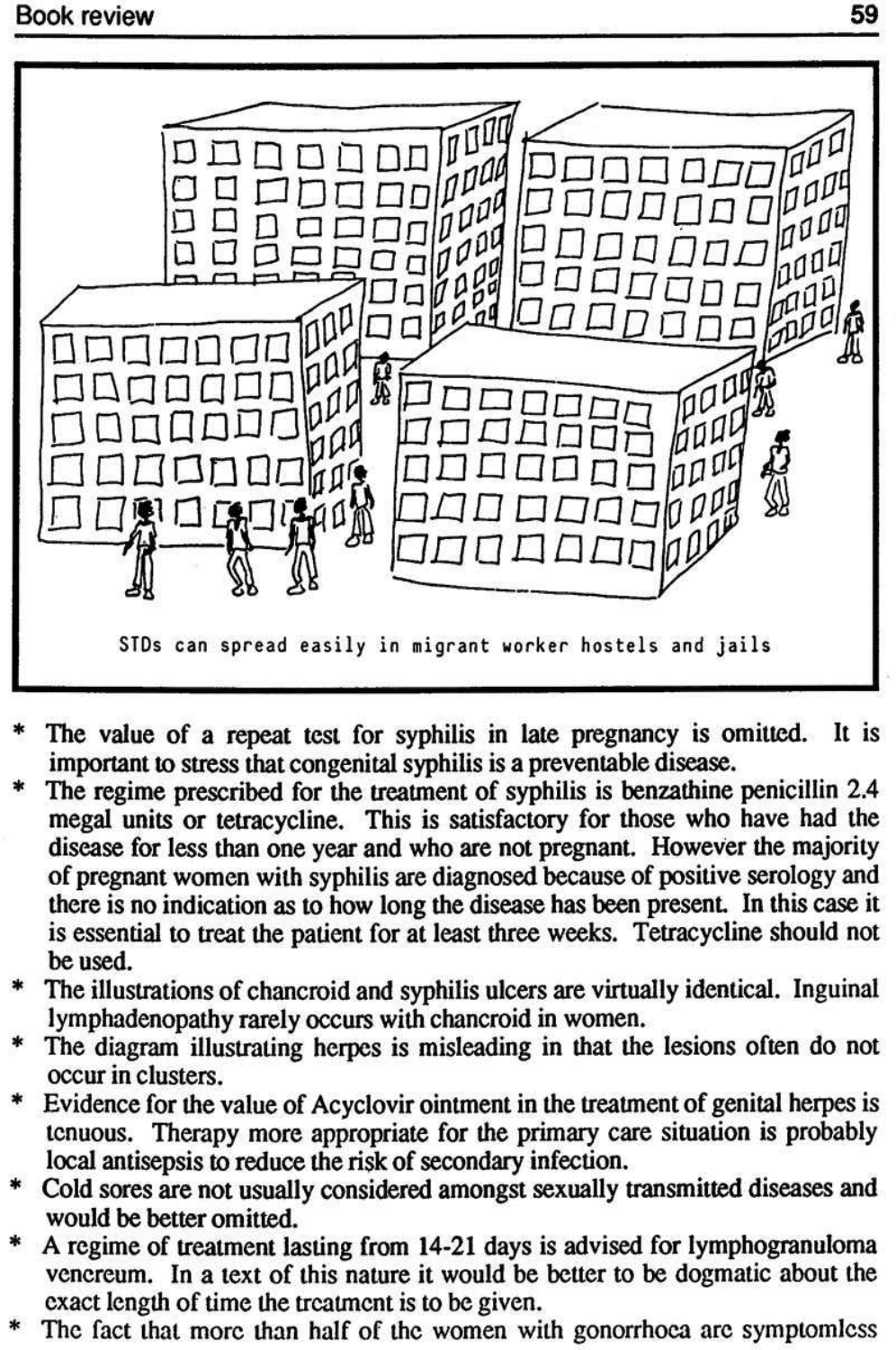should be stressed; and that men can also have the disease and be free of symptoms.

- Urethral strictures are listed as complications of gonorrhoea but it is not stated that these are excessively rare in women and can be completely prevented in men with early treatment.
- The diagnosis of trichomonas infection by microscopy is not usually based on the appearance of its structure as is suggested by the illustration, but by its characteristic movements. These are not mentioned.
- Oral contraceptives are not now thought to be actiological factors in the causation of vaginal moniliasis.
- \* Painting the vagina is an effective therapy for vaginal candiasis but the importance of using adequate amounts of the dye should be stressed.
- \* The discharge associated with Gardnerella rarely produces a recognisable fishy odour unless 10% KOH is added to it on a slide or swab.
- \* Podophyllin is not contra-indicated in pregnancy as the drug acts locally. It would however be inadvisable to use it following cautery as then there is the risk of absorption.
- \* The treatment of mild PID is not clearly specified. It would appear that a regimen of 4 or 5 different drugs is advised.
- \* Inflammation of the vulva, perineum and inner thighs are not characteristic of trichomonas infections. This will occur with any excess vaginal discharge if the women does not have the facilities to keep herself clean.
- In most situations in which primary health care nurses are working, trichomonas infections are probably much commoner than gonorrhoea. Thus it is appropriate to use trichomonacides before using drugs active against the gonococcus in cases where therapy is commenced on the basis of clinical features alone.
- The management of urethral discharge in males provided in the summary is confusing. Is both penicillin AND tetracycline/erythromycin advocated in all cases?
- \* Metronidazole is not contra-indicated in pregnancy although it is best to avoid its use in the first 90 days.
- While it is traditional to pay lip service to Treating both partners in the management of trichomonas infection, I have yet to see any evidence proving that this is of value as a routine measure. It is better to reserve treatment of the male for situations where infection is recurrent. The male should then be treated at the clinic. Co-trimoxazole (Bactrim/Septrin) is now packaged in two strengths, hence dosage needs to be specified. The advice to check for freedom from active herpes before advocating vaginal delivery is appropriate, but the means whereby a primary health care nurse can do this is not specified. Ideally vaginal cultures should be taken. This is obviously impracticable hence some rule of thumb must be suggested. Viral shedding can continue after the herpetic lesions have apparently healed. \* There arc a few spelling errors or misprints: co-trimoxazole, vulva, podophyllin, gonnococcal, orally, group.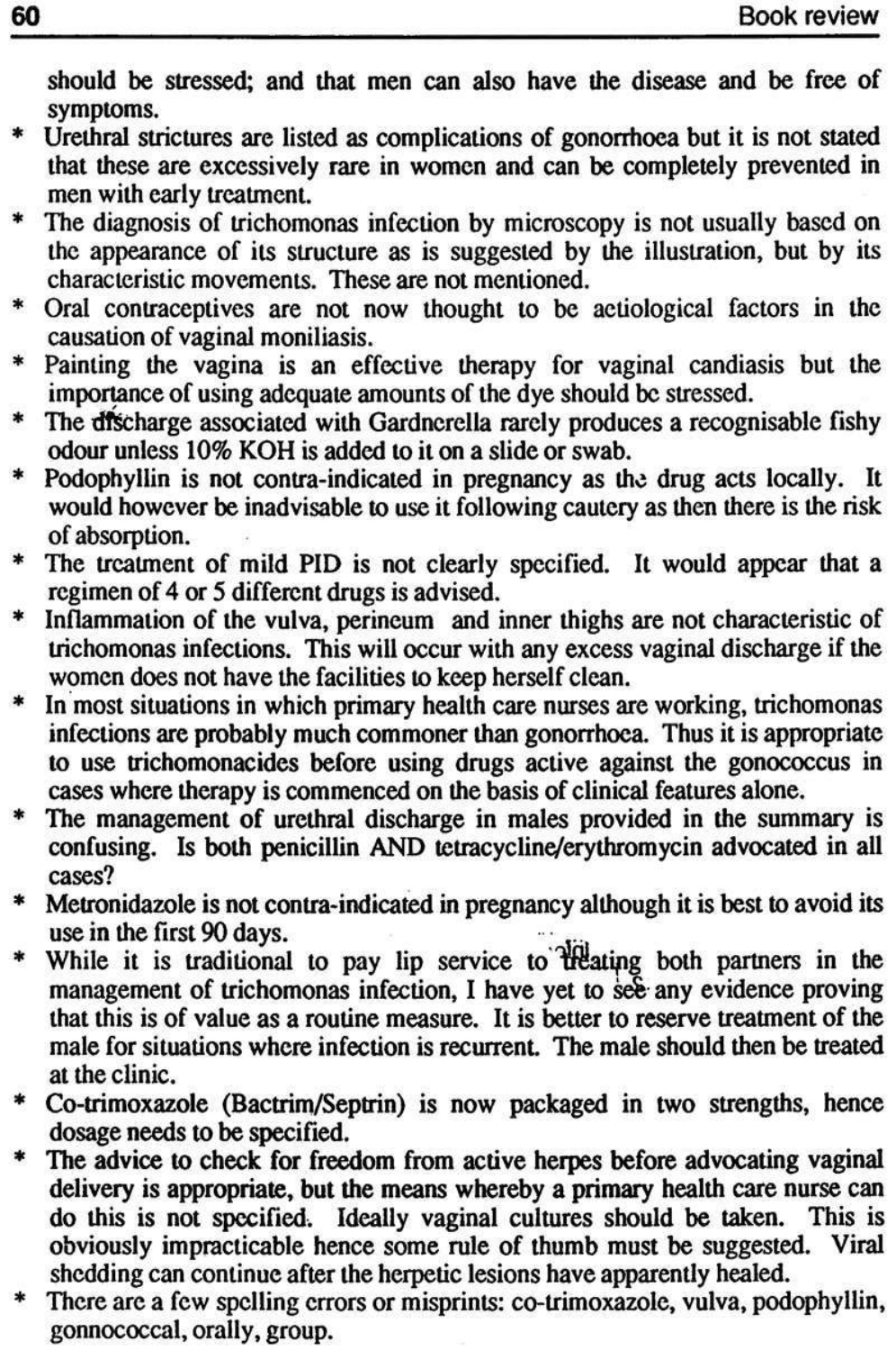## Book review 61

The reviewer appreciates that some of these comments may be the result of personal idiosyncracics. Few, if any, are of great significance and do not indicate problems which detract seriously from the usefulness of this manual. It can be warmly recommended for the use of the medical workers for whom it was designed.

*SM. ROSS* 

*Professor of Community Obstetrics, Department of Obstetrics and Gynaecology, University of Natal Medical School, P.O. Box 17039, Congella, 4013* 

| manuals. | The Primary Clinical Care Series comprises the following                         |
|----------|----------------------------------------------------------------------------------|
|          |                                                                                  |
|          | <b>Basic Medical Sciences</b>                                                    |
| 2        | Conditions of Ear, Nose and Throat                                               |
| 3        | <b>Cardiovascular Diseases</b>                                                   |
| 4        | <b>Respiratory Diseases</b>                                                      |
| 5        | <b>Urinary and Genital Problems</b><br>(excluding sexually transmitted diseases) |
| 6        | <b>Sexually transmitted Diseases</b>                                             |
|          | <b>Gastro-Intestinal Conditions</b>                                              |
| 8        | <b>Skin Diseases</b>                                                             |
| 9        | <b>Common Eye Problems</b>                                                       |
| 10       | <b>Trauma and Emergency</b>                                                      |
| 11       | <b>Infectious Diseases</b>                                                       |
| 12       | <b>Health Problems of Women</b>                                                  |
| 13       | <b>Other Important Diseases</b>                                                  |